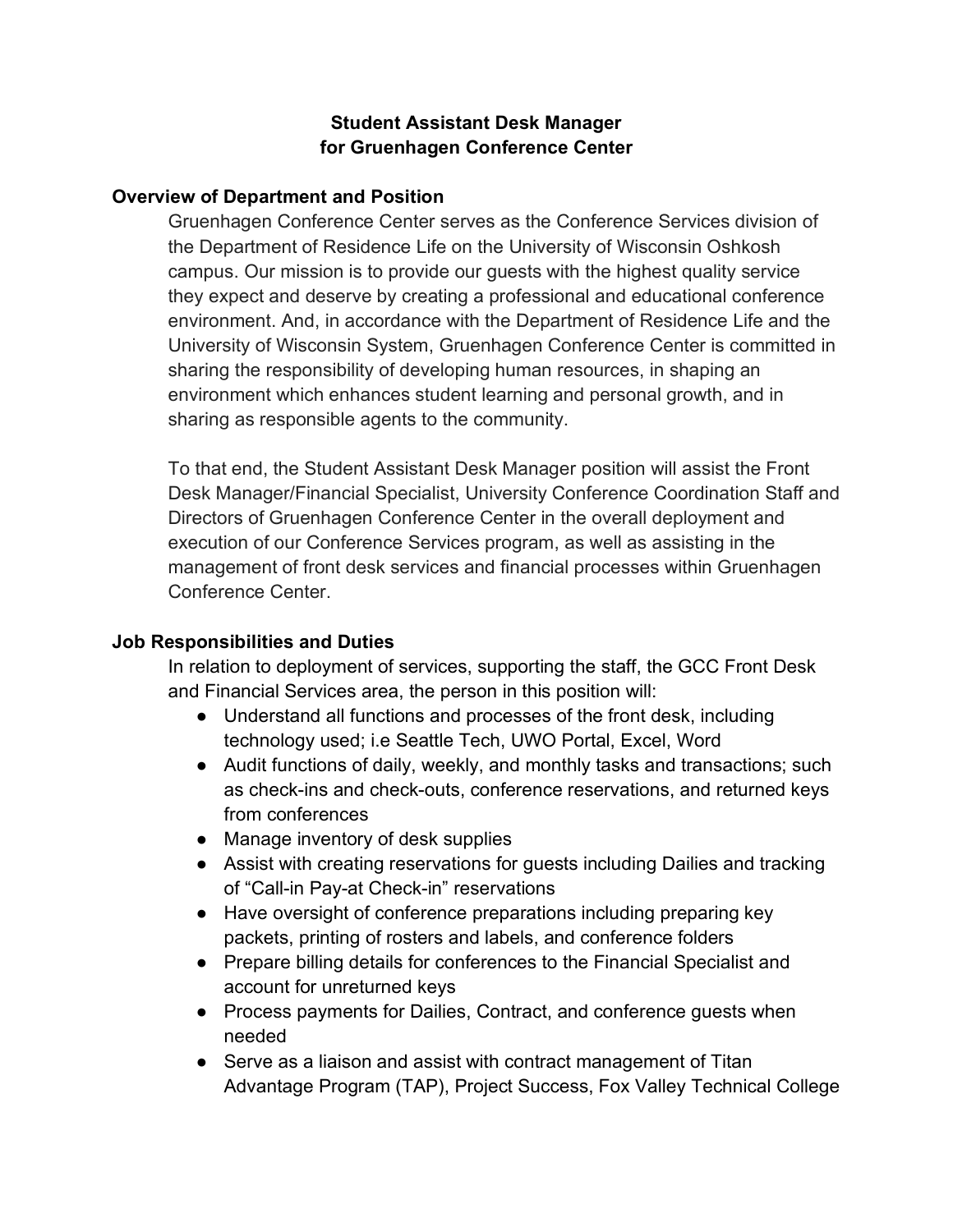(FVTC) contracts, including processing reservations and payments to Excel and Seattle Tech and sharing information with Residence Life as needed

- Assist with compliance verification of required documentation for contract guests
- Lead the processes for mail and package distribution, by complying with State and Federal laws regarding mail and packages and overseeing mail procedures including accurate logging of packages, tracing missing packages, and forwarding mail/packages
- Assist with training and be a resource for the GCC Front Desk staff and the Summer Front Desk staff in other Residence Halls during the extended conference season
- Update and maintain Desk Receptionist training procedures and manuals.
- Work one on one with staff members ensuring individual progress; i.e training and reviewing processes, providing hands on experiences, and completing tasks correctly
- Assist in coordinating the schedule for the front desk staff
- Look for and create ways to improve processes, efficiencies, and effectiveness of all procedures at the front desk
- Assist Financial Specialist with administrative processes and paperwork tasks
- Serve as an administrative liaison to the following campus departments and vendors related to the execution of conferences, meetings, events, activities and contracts being hosted within Gruenhagen Conference Center:
	- Department of Residence Life
	- Parking Services
	- Student Recreation and Wellness Center
	- University Dining
	- Titan Central
	- Sodexo University Dining Services
	- PreCollege Programs
	- Titan Advantage Program Office
	- Project Success Office
	- Fox Valley Technical College
	- Administrative Services
- Serve as a back-up and on-call Desk Receptionist in emergency situations or gaps in schedules
- Other duties as assigned within Gruenhagen Conference Center and the Department of Residence Life